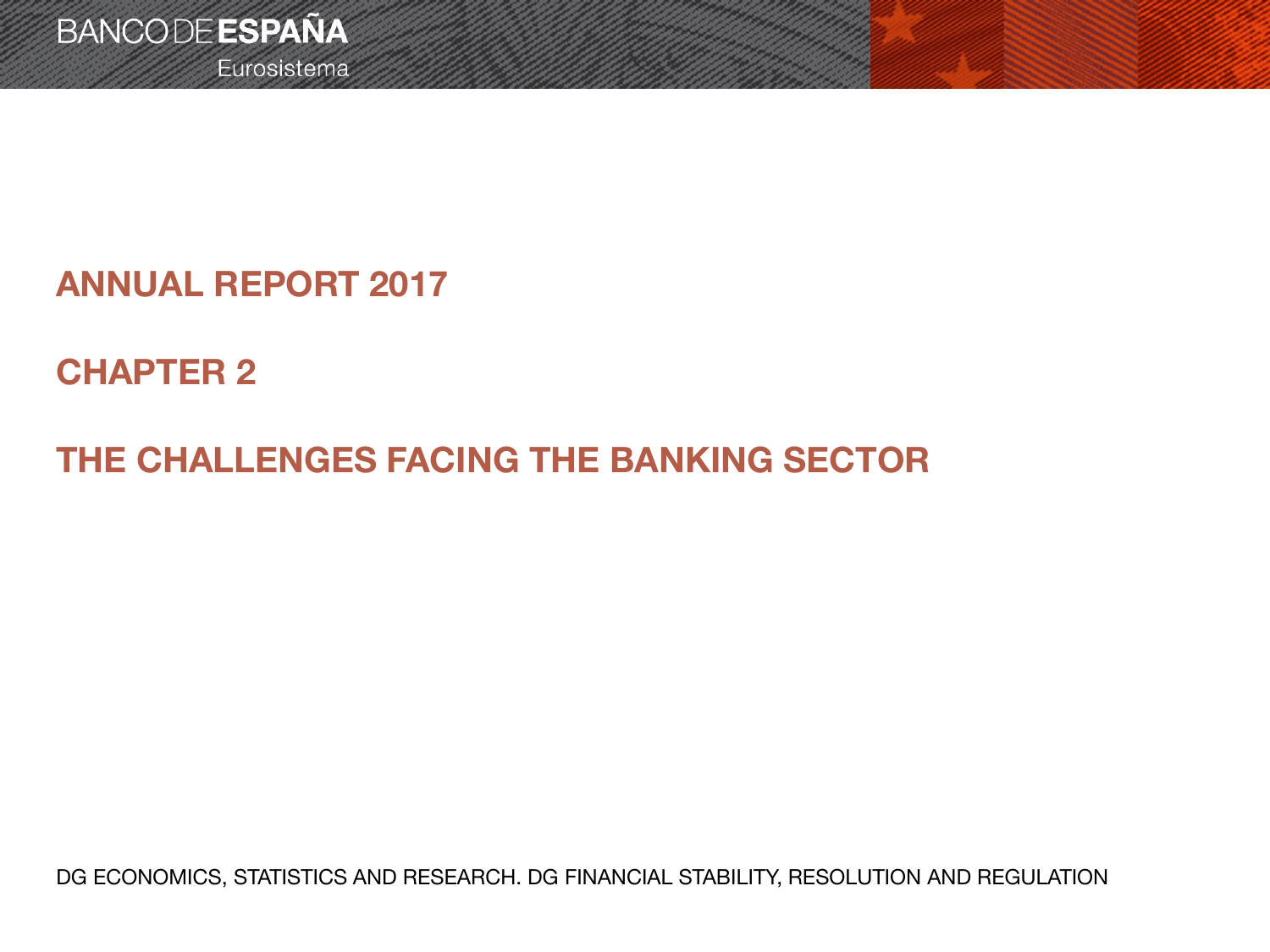### **AIMS OF THE CHAPTER**



### **DESPITE THIS IMPROVEMENT, SIGNIFICANT CHALLENGES REMAIN**

| <b>CHALLENGES REMAINING</b> |                        |                                  |                       |  |
|-----------------------------|------------------------|----------------------------------|-----------------------|--|
| Reduction of assets         | Return to profitabilty | Adjustment to the new regulatory | Addressing the new    |  |
| impaired by the crisis      |                        | framework                        | competition framework |  |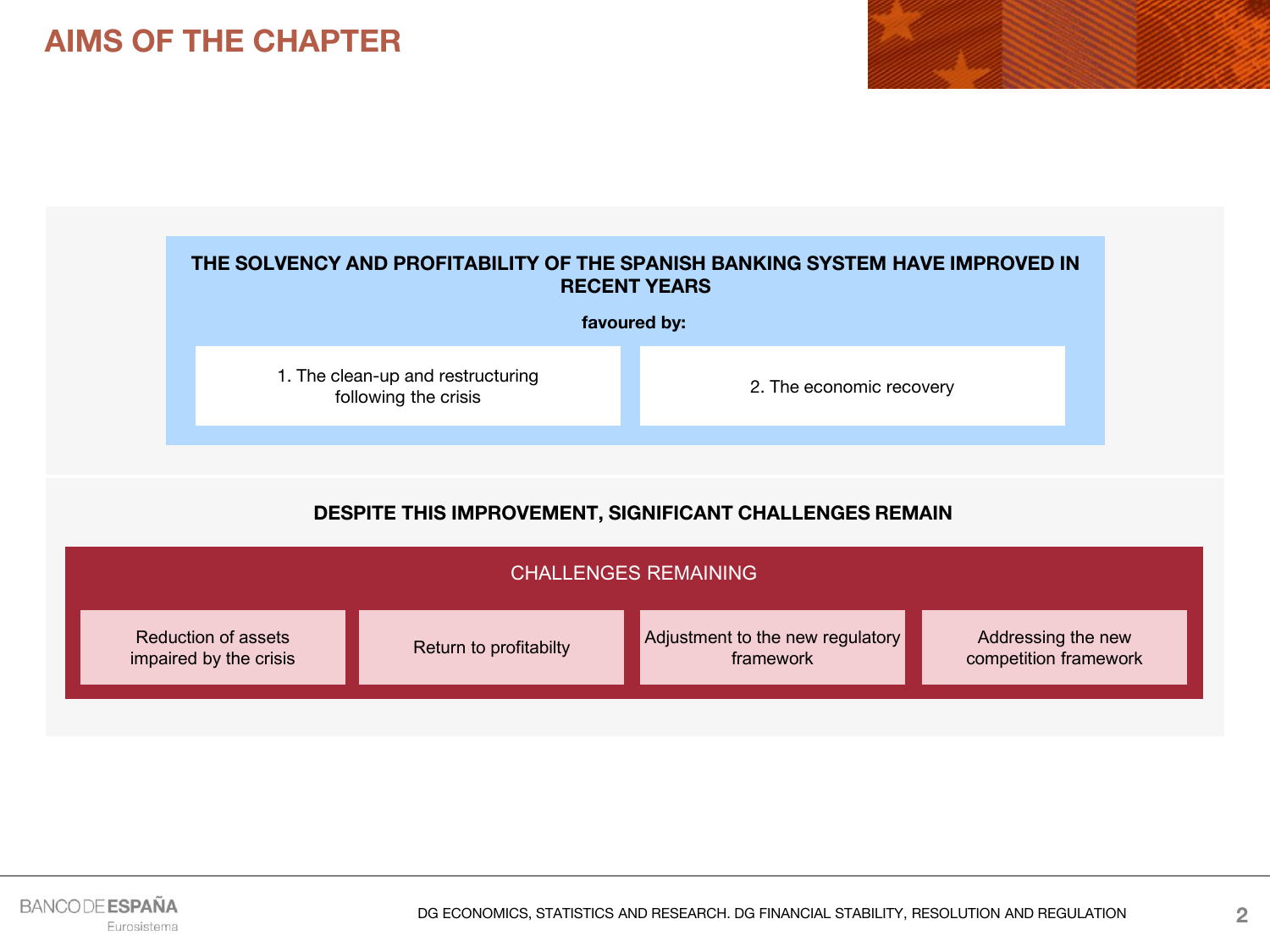Non-performing loans have been reduced in Spain by 50% since their peak, but remain high. The decrease in foreclosed assets has been more limited, although a significant adjustment is anticipated in 2018.

Looking forward, the non-performing loans ratio will foreseeably trend downward under the influence of the economic growth, although at the end of 2020 this ratio may still be above pre-crisis levels.



#### VOLUME OF NON-PERFORMING LOANS

#### PROJECTED NPL-TO-LOANS RATIO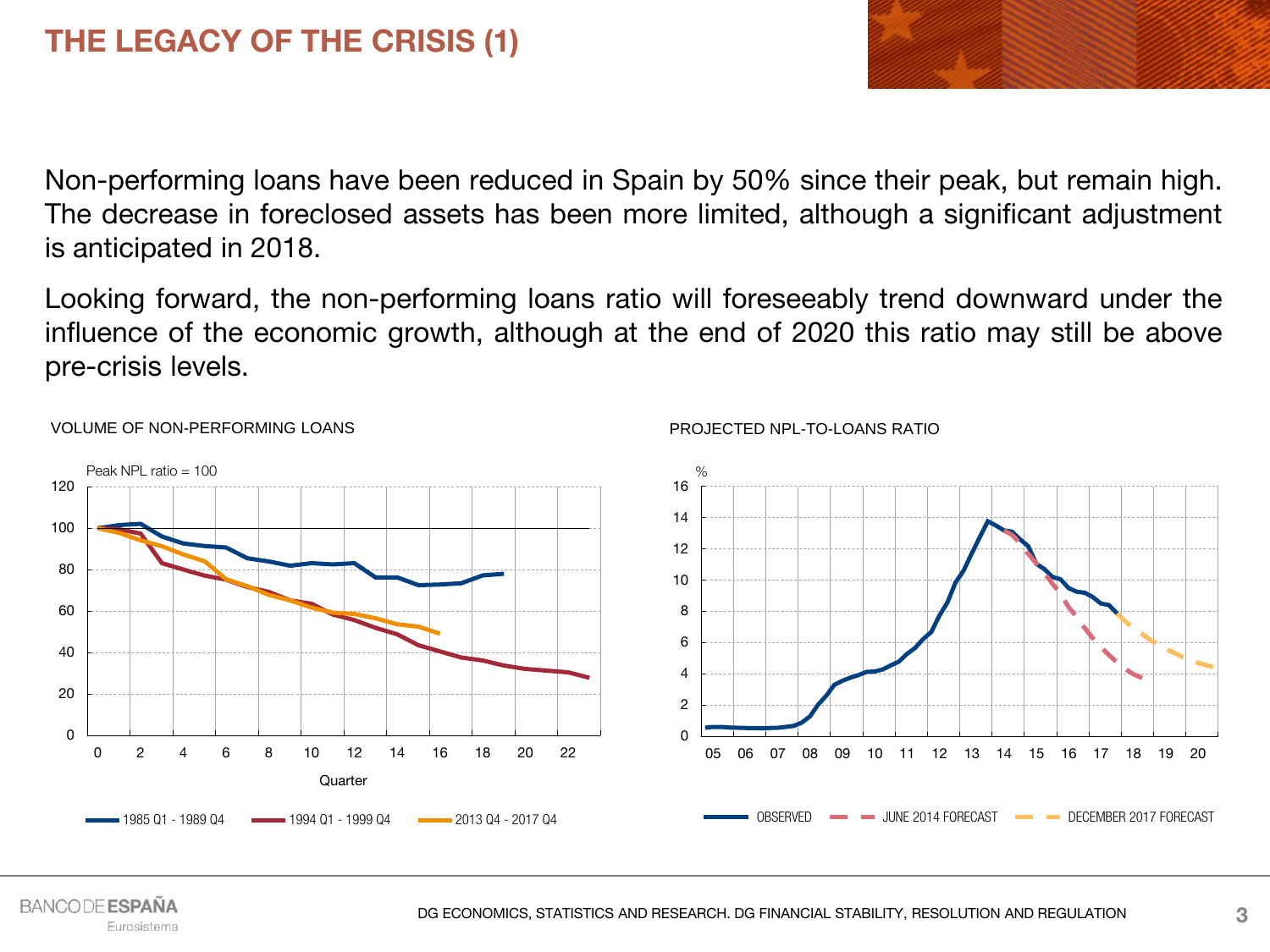### **THE LEGACY OF THE CRISIS (2)**

The international evidence shows that increases in the volume of non-performing loans tend to take a long time to be corrected.

In any event, the persistence of high non-performing loans ratios has an adverse effect on banks themselves and on the economy, so special surveillance by the authorities is warranted.



#### INTERNATIONAL COMPARISON OF NPL RATIOS

#### CORRELATION BETWEEN THE YEAR-ON-YEAR CHANGE IN CREDIT EACH YEAR AND THE NPL RATIO A YEAR EARLIER

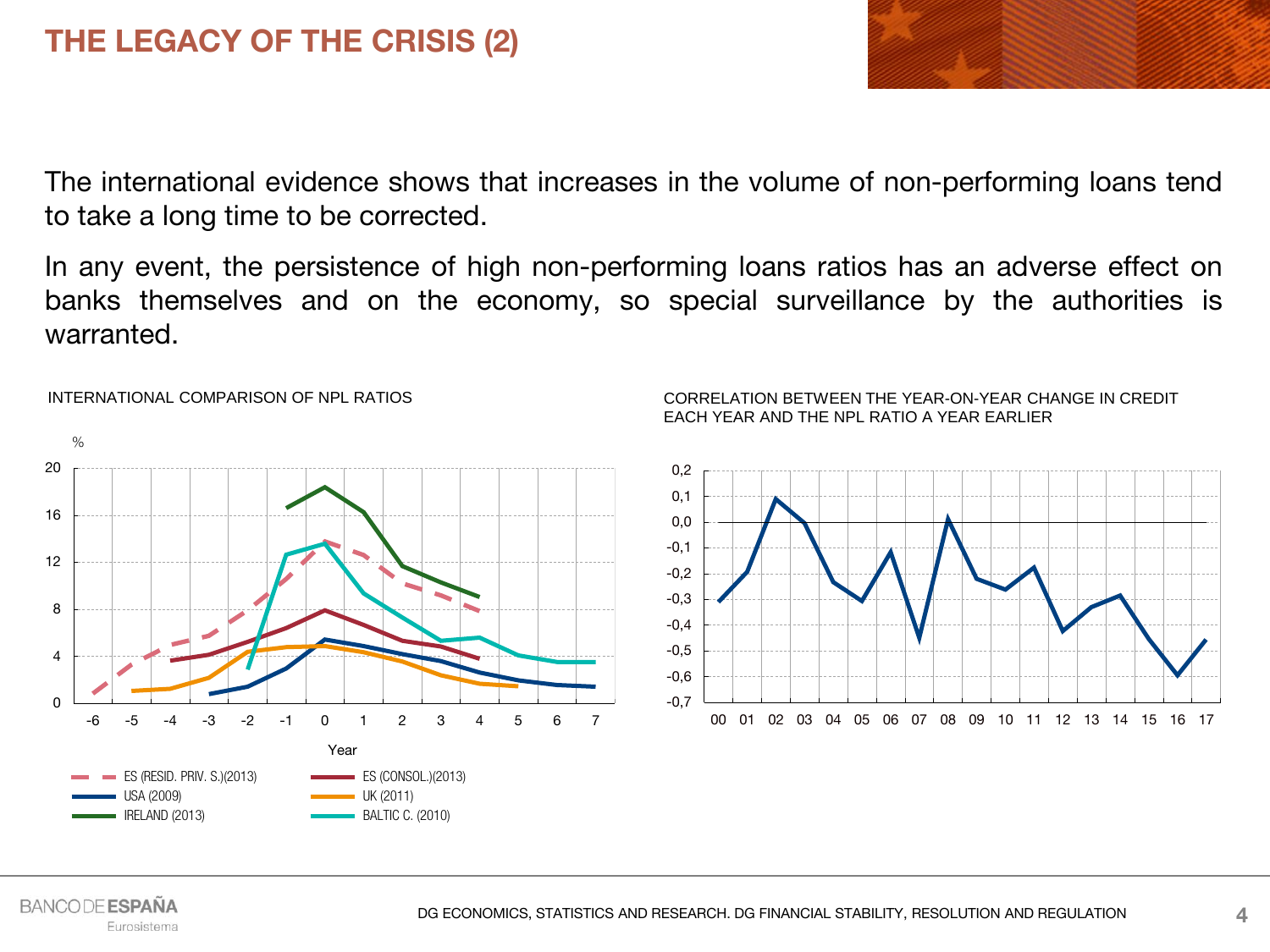### **THE RETURN TO PROFITABILITY. WHERE IS THE PROBLEM?**

The profitability of Spanish banks has returned to positive territory and stands above the euro area average, although below the levels before the crisis and in some developed economies. The main differences with respect to these economies lie in the recent behaviour of impairment losses and operating expenses as a percentage of assets in Spain.

The low profitability is concentrated in business in Spain.



RETURN ON EQUITY (ROE)

#### **BANCODE ESPAÑA** Eurosistema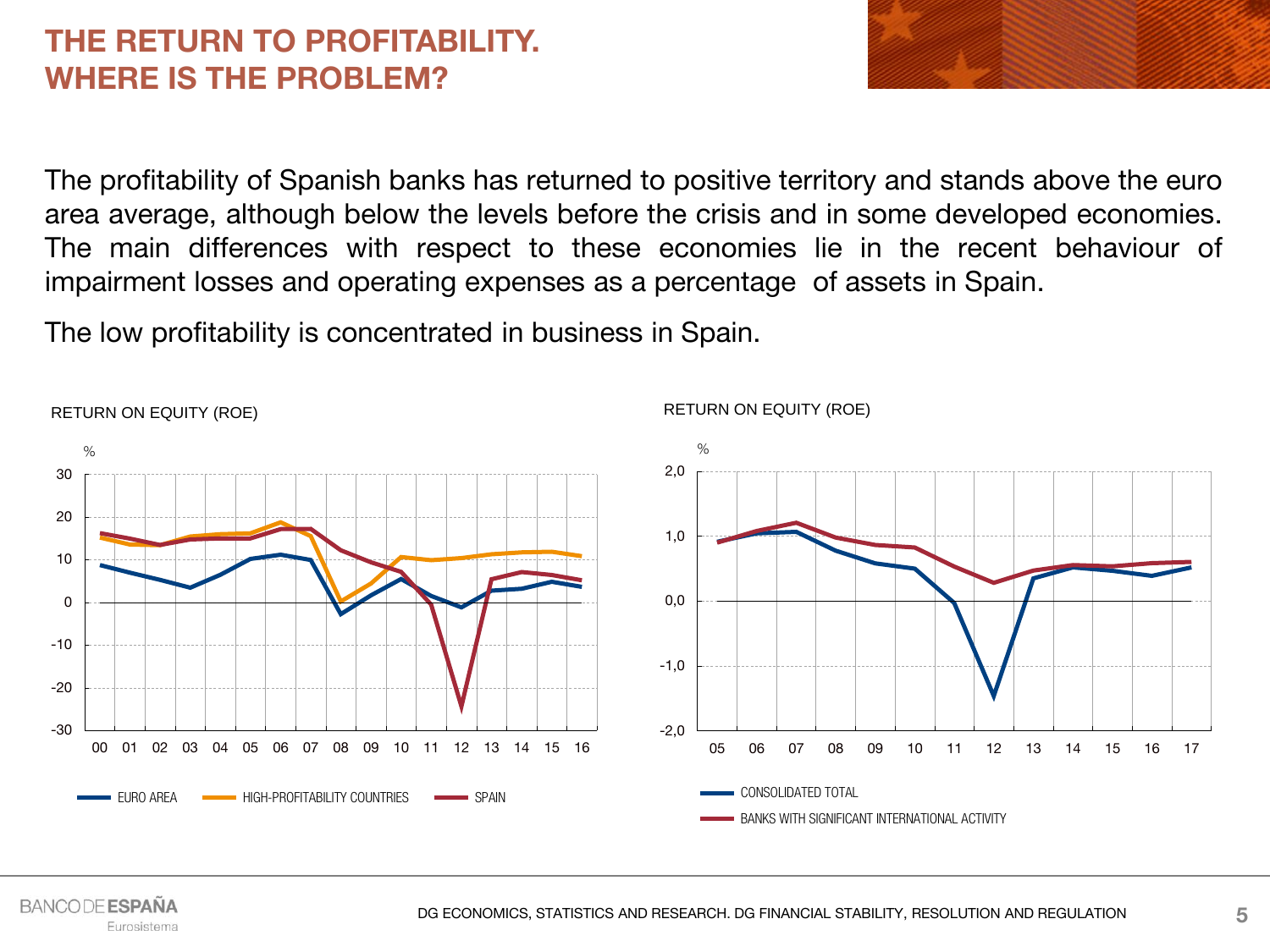### **THE RETURN TO PROFITABILITY. EXTRAORDINARY LOSSES**

Impairment losses and, to a lesser extent, other extraordinary losses again ate up a significant portion of the operating income of Spanish banks in 2017 and remain above precrisis levels, accounting for the bulk of the fall in net profit as a percentage of GDP.



#### **BANCODE ESPAÑA** Eurosistema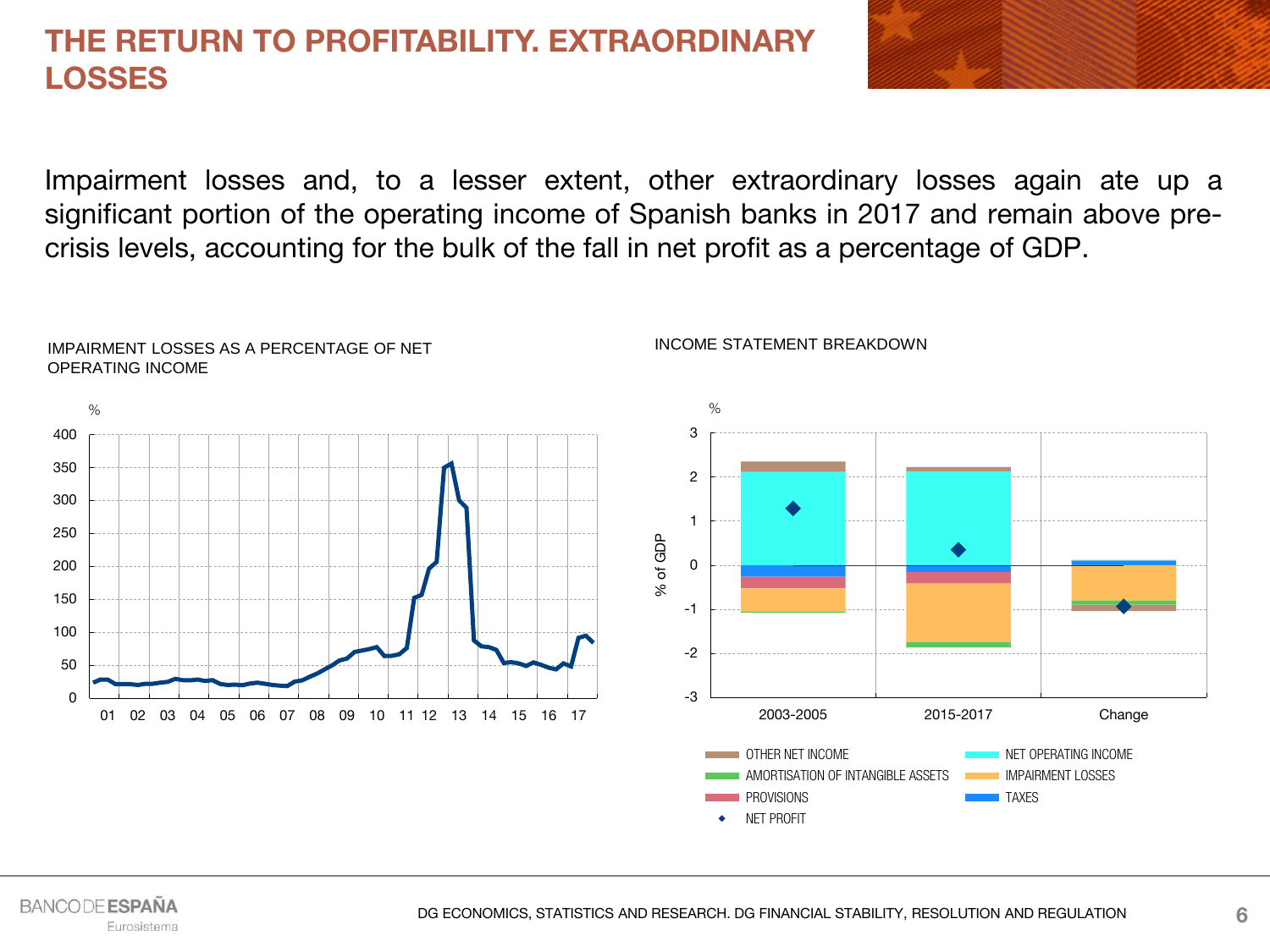### **THE RETURN TO PROFITABILITY. ADJUSTMENT OF CAPACITY**



The economic upturn at the beginning of the century was accompanied by a sharp rise in bank assets and income, which clearly outstripped the increase in expenses and brought improvements in efficiency.

The onset of the crisis unleashed a reverse process of correction of the previous excesses, in which income fell by more than expenses.

In the short- and medium-term, the high levels of bank lending seen in the previous expansion are not expected to return, so banks will have to keep adjusting expenses.

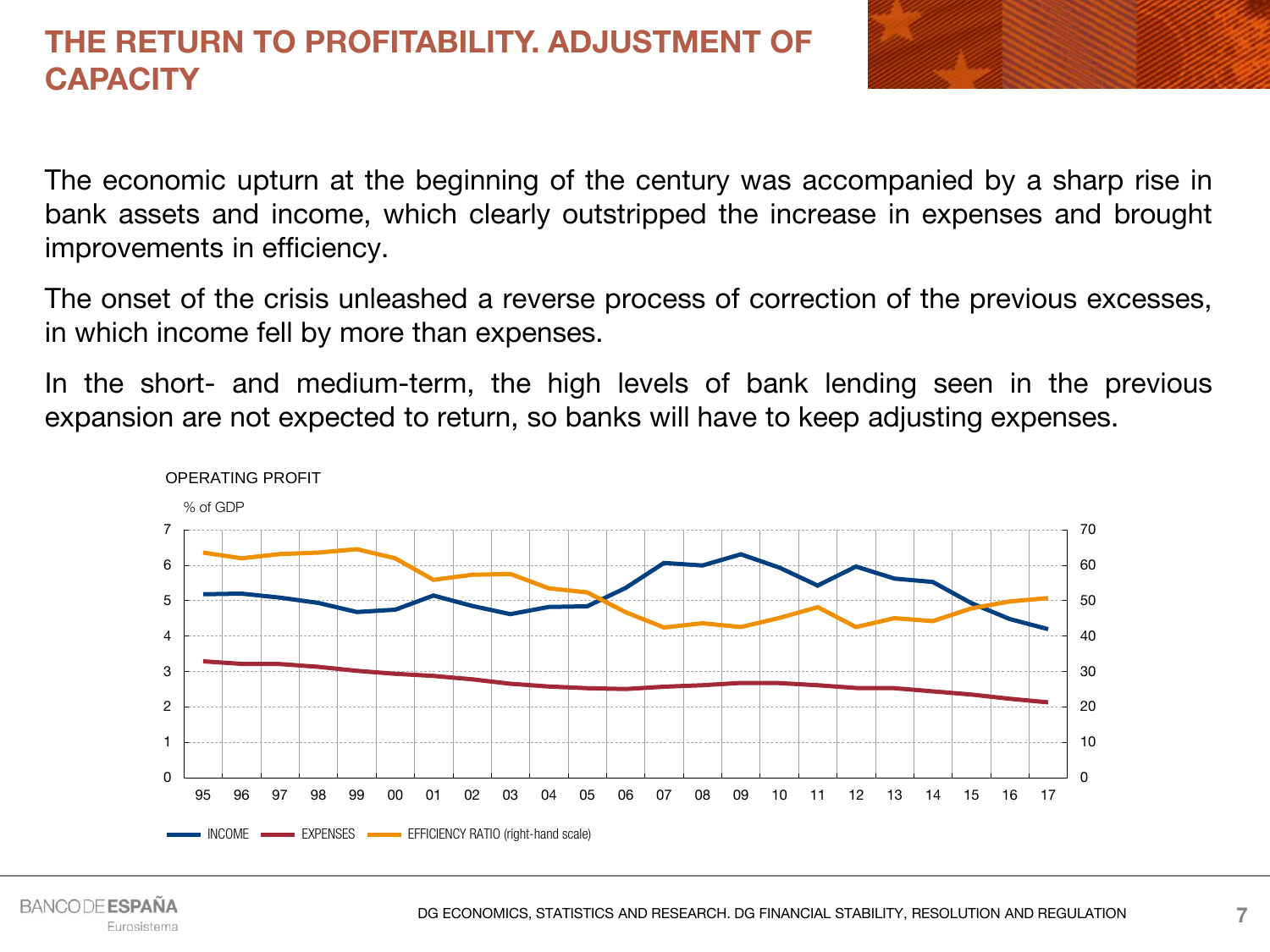### **THE RETURN TO PROFITABILITY. LOW INTEREST RATES**

Low interest rates reflect a specific macroeconomic environment and have opposing effects on bank profitability. The available evidence on their net effect is not conclusive.

Their impact on net interest income is negative due to the floor effect of zero rates. However, given the low price elasticity of the demand for credit, banks have cushioned this effect by raising loan interest rates.



#### INTEREST RATES, CREDIT AND BANK PROFITABILITY (a)



#### INTEREST RATES ON OUTSTANDING BALANCES AND MARKET RATE

a. 2015-2016 data. Red indicates a ROE below 4%, yellow between 4% and green above 9%.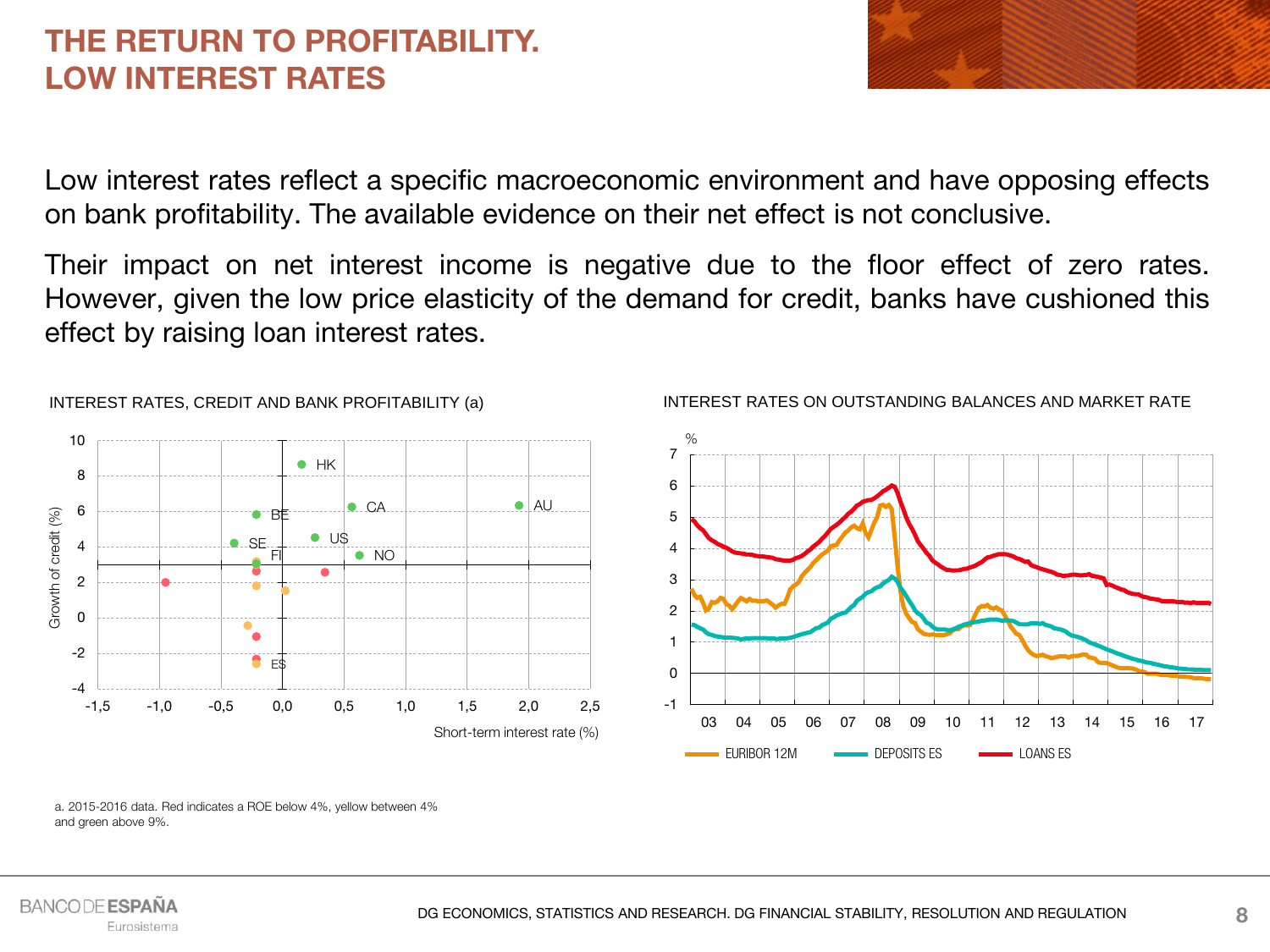The new regulatory framework following the crisis is characterised by stricter capital and liquidity requirements and by additional resolution requirements.

Following their recent headway, Spanish banks now stand around the euro area average in terms of liquidity and somewhat below it in terms of CET1 capital.

Many of the changes have already taken place, but significant tasks, such as the Basel III reform, MREL requirements or IFRS 9, still remain.



### REGULATORY CAPITAL RATIOS

SPAIN-EU COMPARISON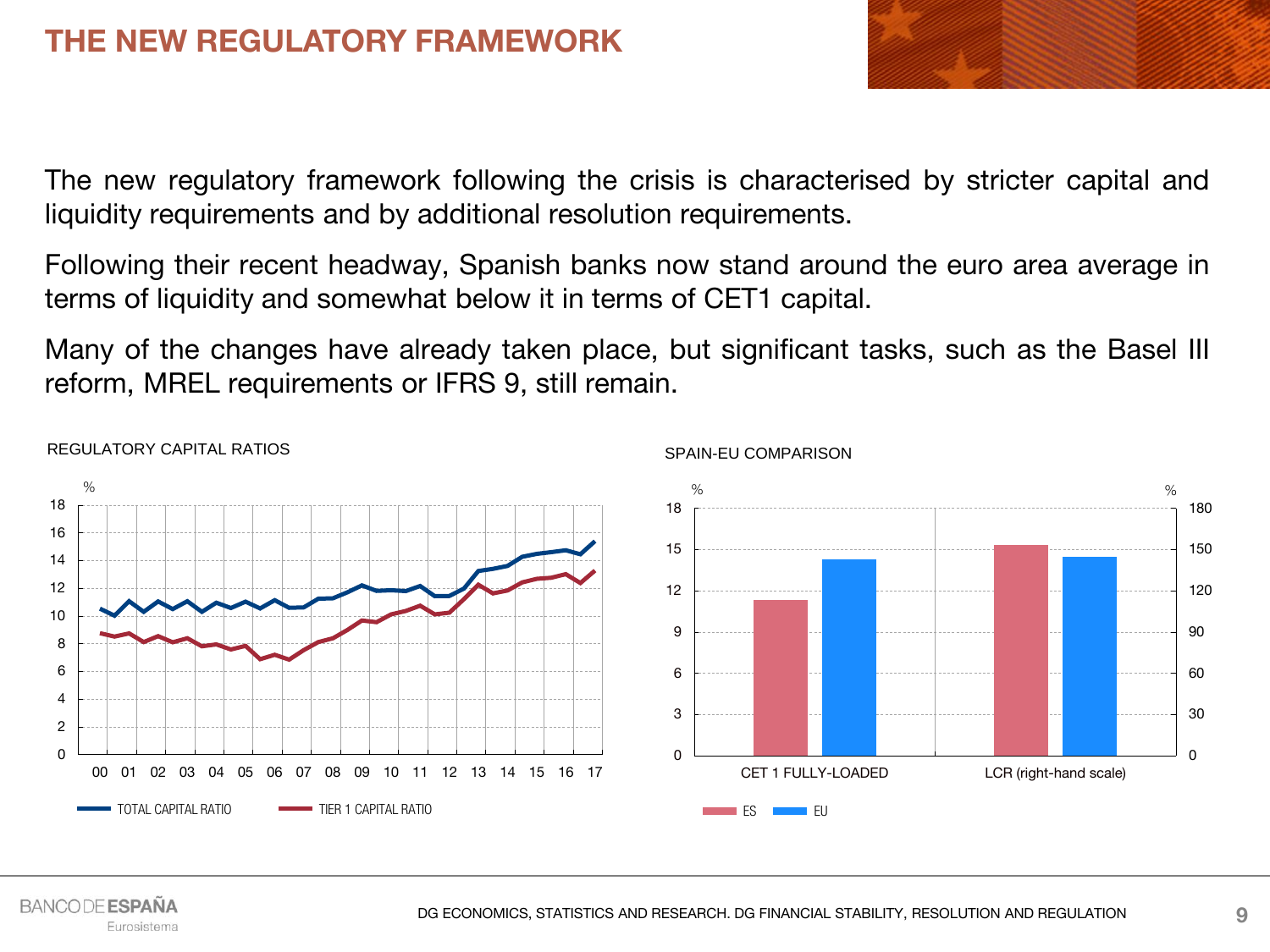### **THE NEW COMPETITION FRAMEWORK. NEW TECHNOLOGIES**



New technologies are characterised by their capacity to rapidly alter the competition framework (disruption). The response by banks entails short-term costs which are more difficult to face in the current environment of low profitability.

Despite the high degree of uncertainty, this is probably the most important challenge (and opportunity) for deposit-taking institutions at medium and long term.

Given its scant current penetration and the importance of physical marketing channels, there is ample room for the expansion of digital banking in Spain.

POPULATION USING THE INTERNET TO CARRY OUT FINANCIAL TRANSACTIONS IN 2017

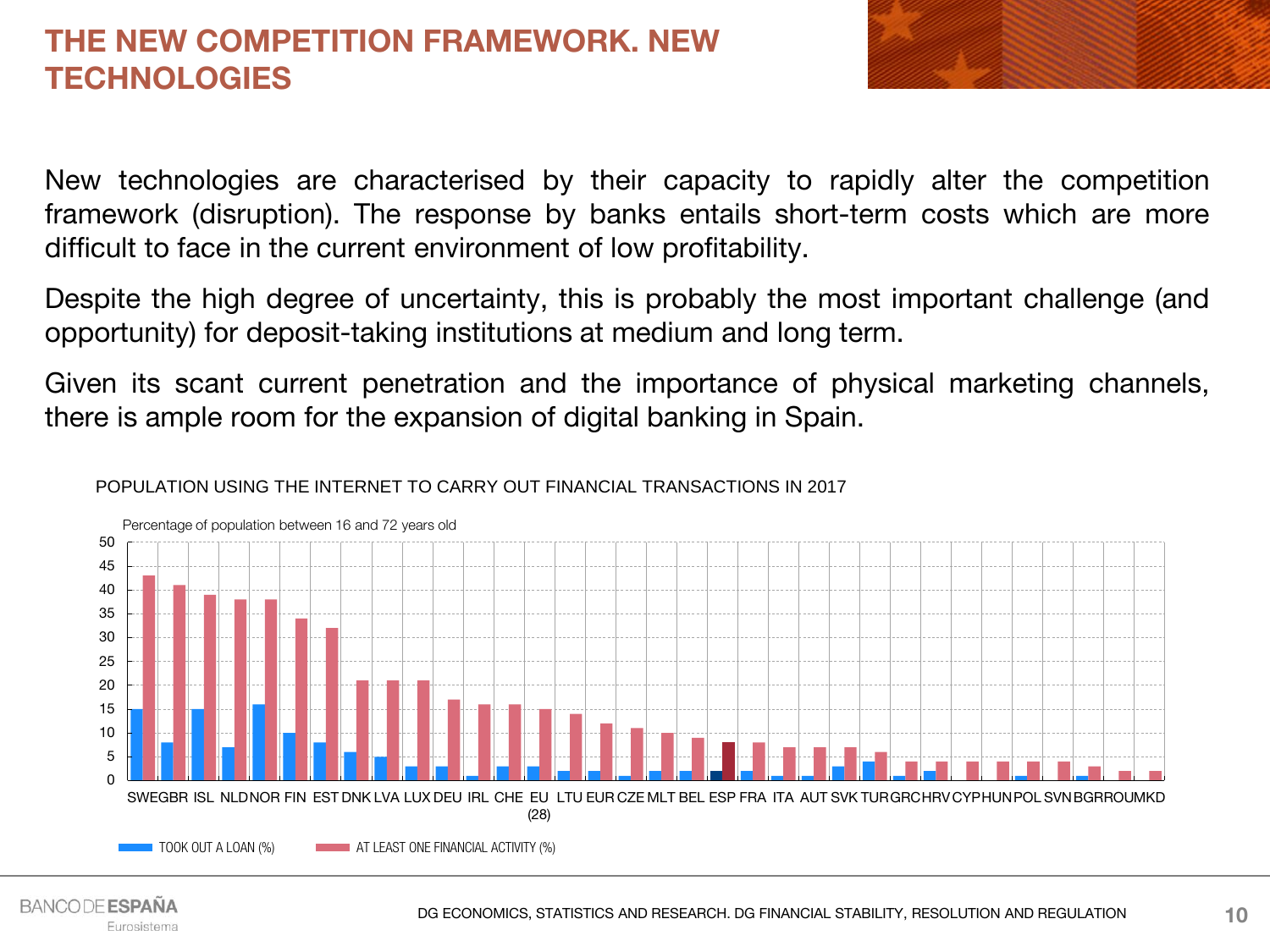### **THE NEW COMPETITION FRAMEWORK. DISINTERMEDIATION**

Spain's traditional funding structure, strongly intermediated by banks, has started to change slightly since the onset of the crisis.

In addition to the crisis, other conjunctural factors (such as the Eurosystem's asset purchase programme or the low interest rate policy) and structural factors (tighter regulation, new technologies, the capital markets union initiative) appear to be contributing to greater disintermediation in Spain.